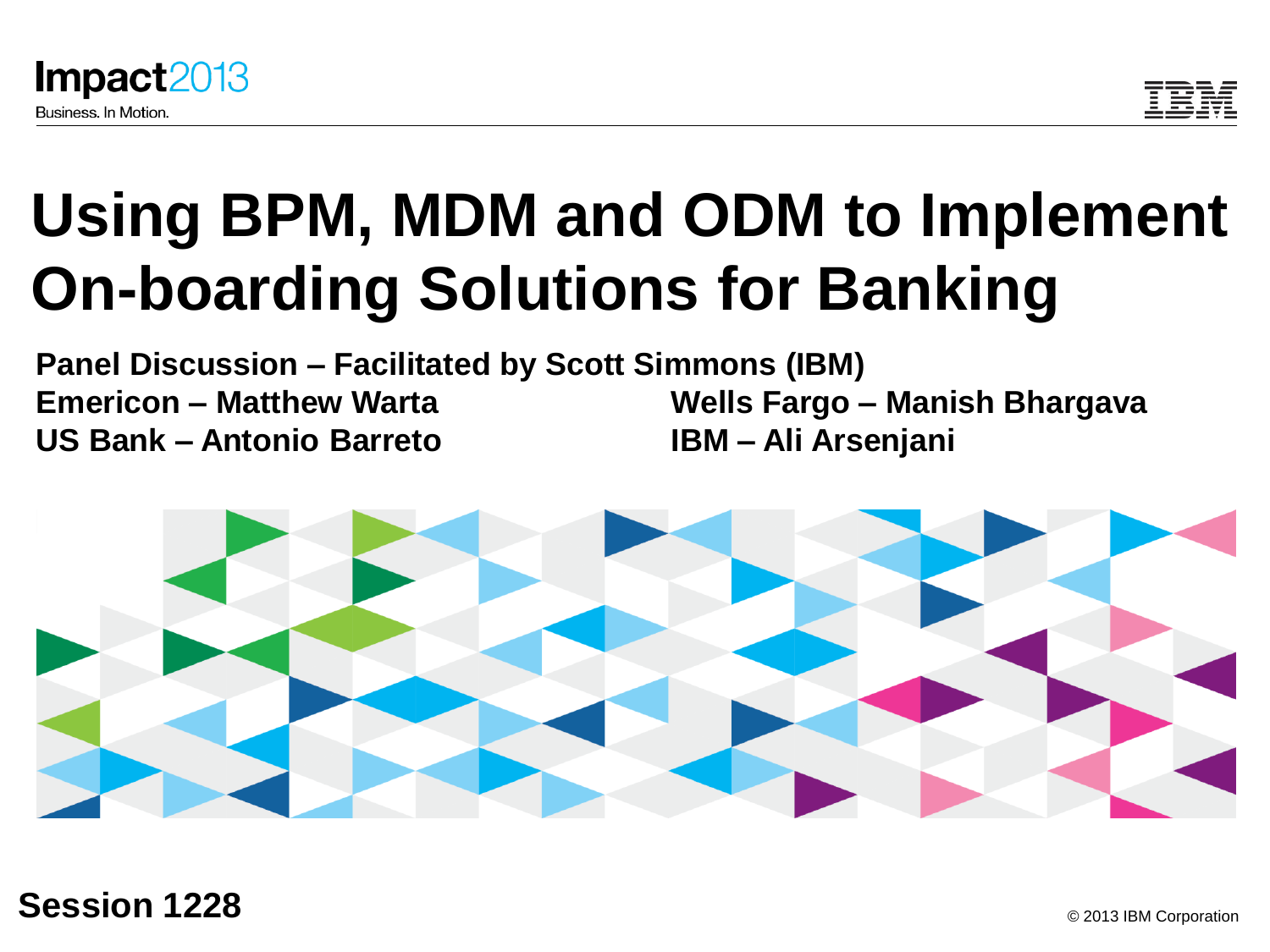### **Please Note**

IBM's statements regarding its plans, directions, and intent are subject to change or withdrawal without notice at IBM's sole discretion.

Information regarding potential future products is intended to outline our general product direction and it should not be relied on in making a purchasing decision.

The information mentioned regarding potential future products is not a commitment, promise, or legal obligation to deliver any material, code or functionality. Information about potential future products may not be incorporated into any contract. The development, release, and timing of any future features or functionality described for our products remains at our sole discretion.

Performance is based on measurements and projections using standard IBM benchmarks in a controlled environment. The actual throughput or performance that any user will experience will vary depending upon many factors, including considerations such as the amount of multiprogramming in the user's job stream, the I/O configuration, the storage configuration, and the workload processed. Therefore, no assurance can be given that an individual user will achieve results similar to those stated here.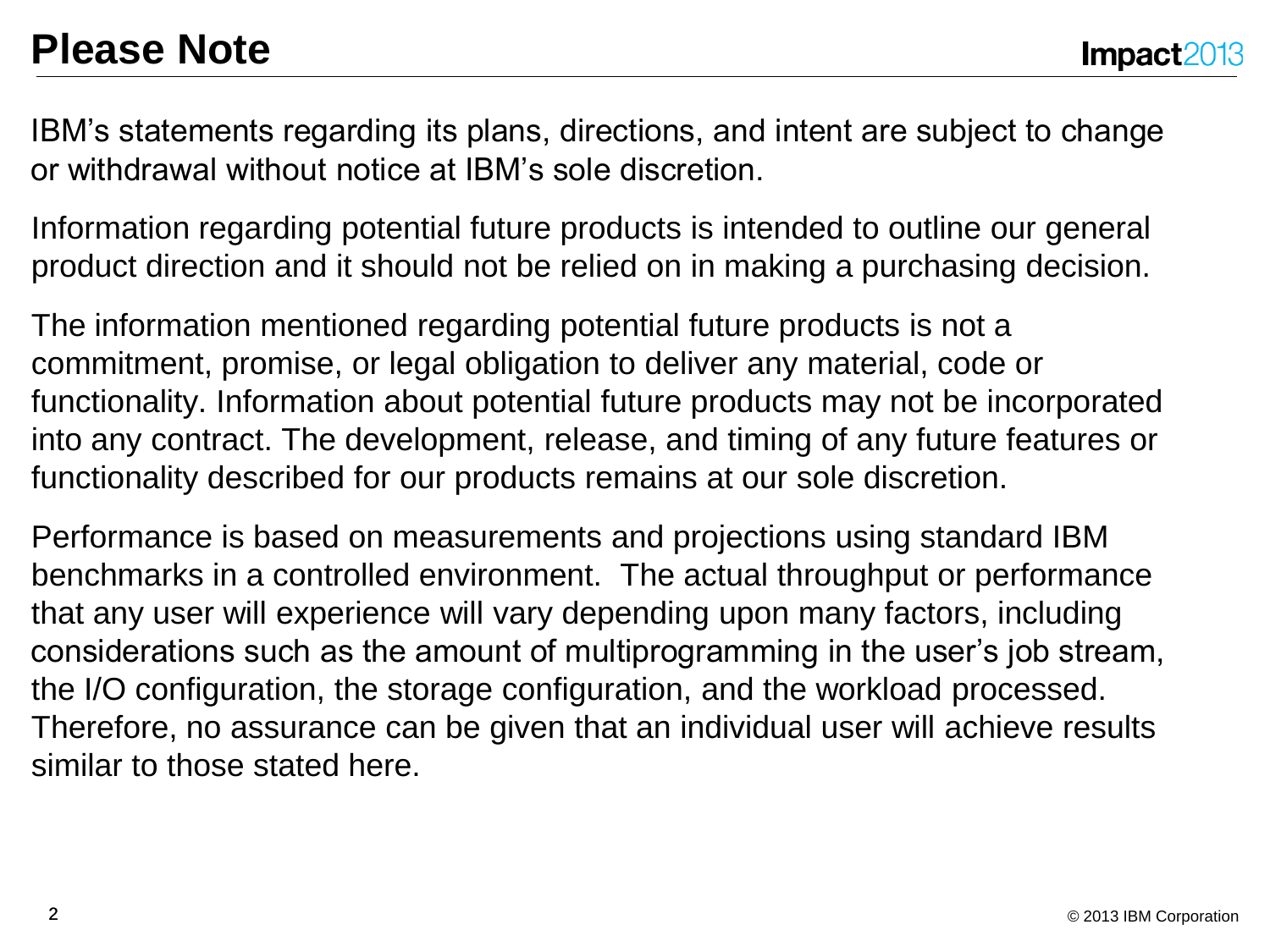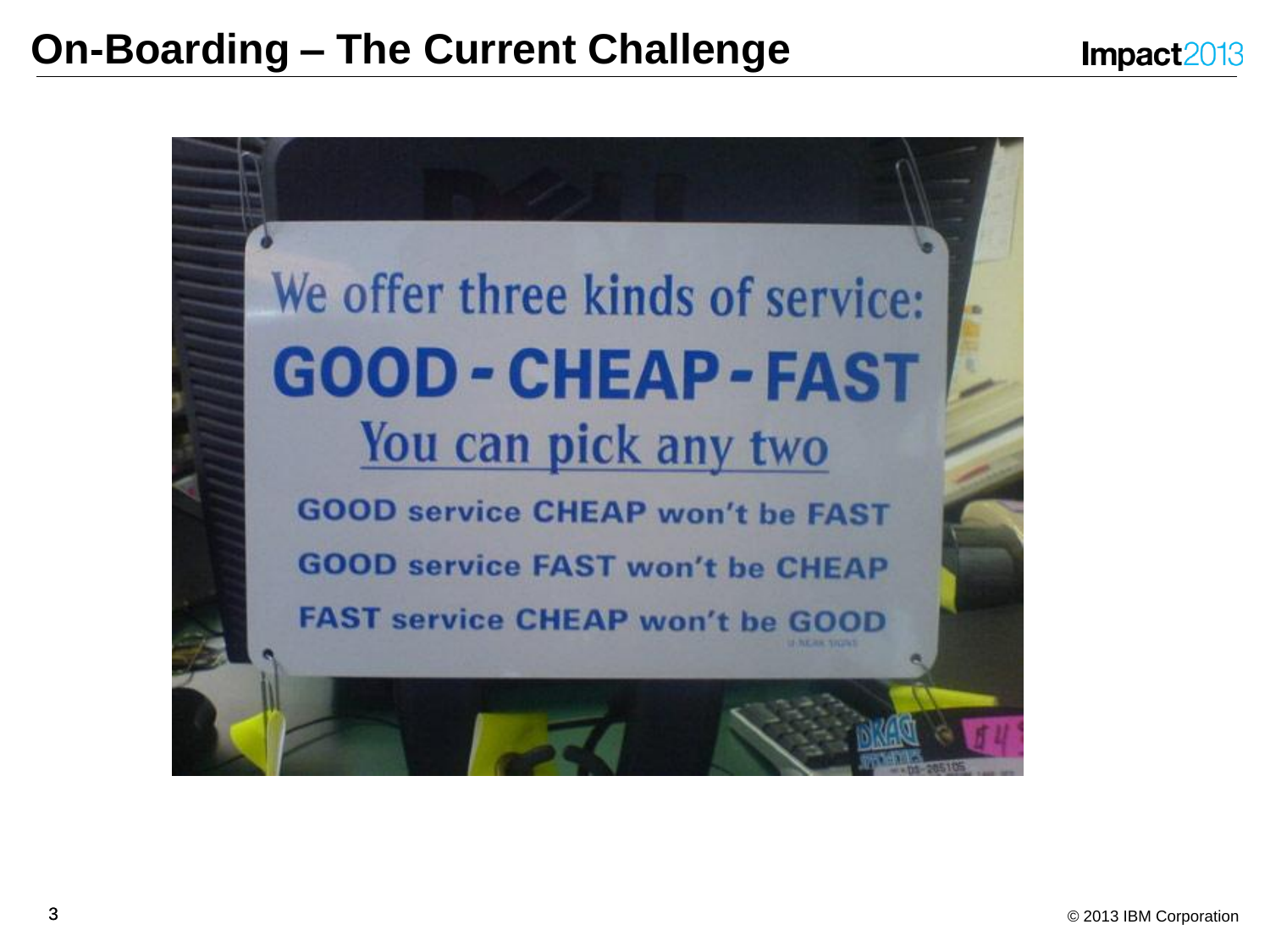## **Introductions**

- US Bank: **Antonio Barreto**
- Wells Fargo: **Manish Bhargava**
- Emericon: **Matthew (Matt) Warta**
- IBM: **Ali Arsenjani**
- IBM: **Scott Simmons**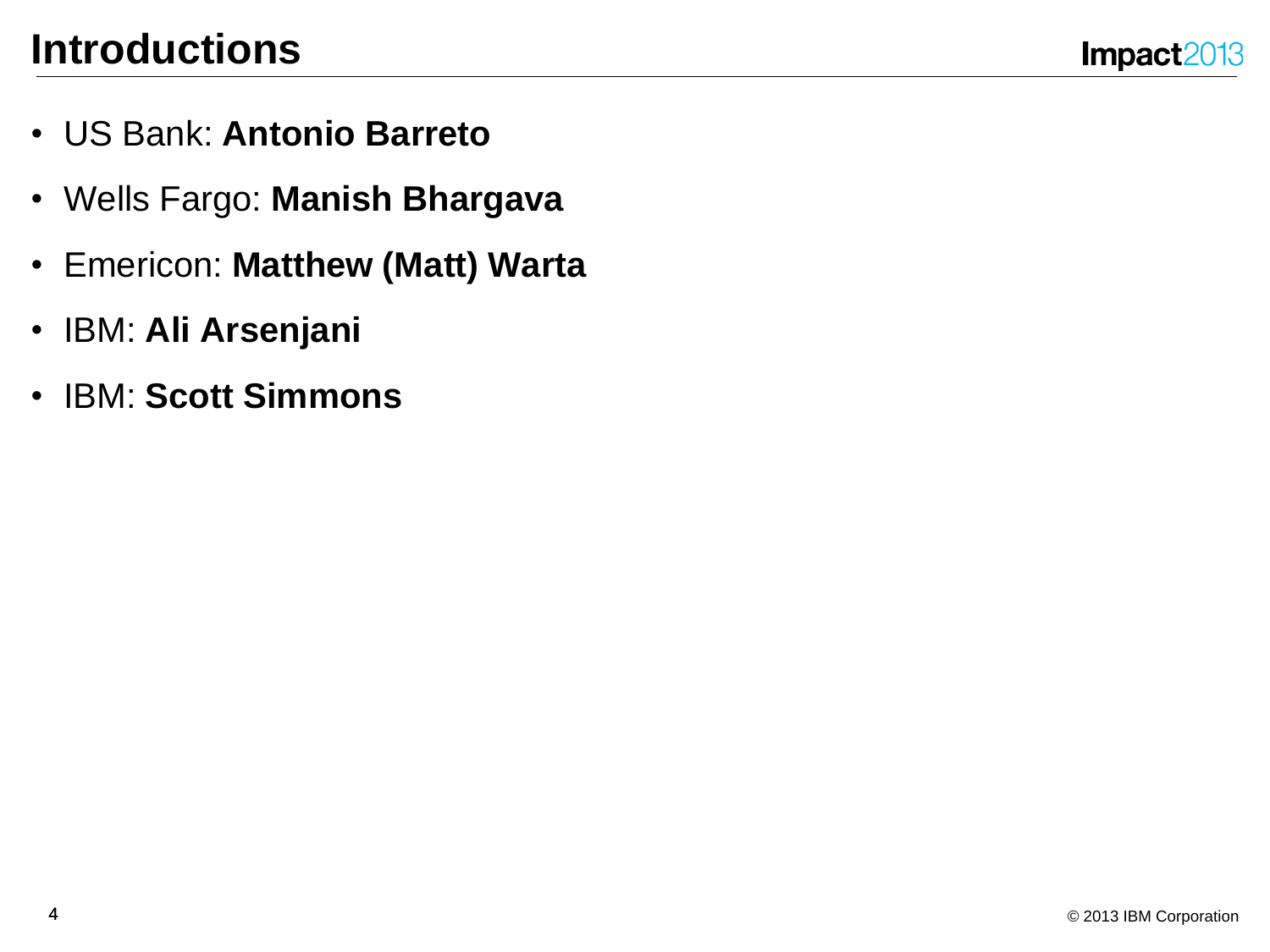| <b>Brand</b><br><b>Promise</b> | <b>Interaction</b><br><b>Reality</b> |  |  |
|--------------------------------|--------------------------------------|--|--|
| <b>Client-centricity</b>       | <b>Firm-centricity</b>               |  |  |

**Complexity** 

**Volatility** 

*An Ironic Set of Facts….*



Percent of banks **21%** Percent of b<br>understand what clients value

**67%** Banks that rank themselves as 'moderate' to 'poor' in business and technology agility

Of bank executives **90%** Of bank executives believe the returns of the past are over

Source: IBM / CFA Institute Survey 2009; IBM Institute for Business Value analysis

**Agility** 

**Stability**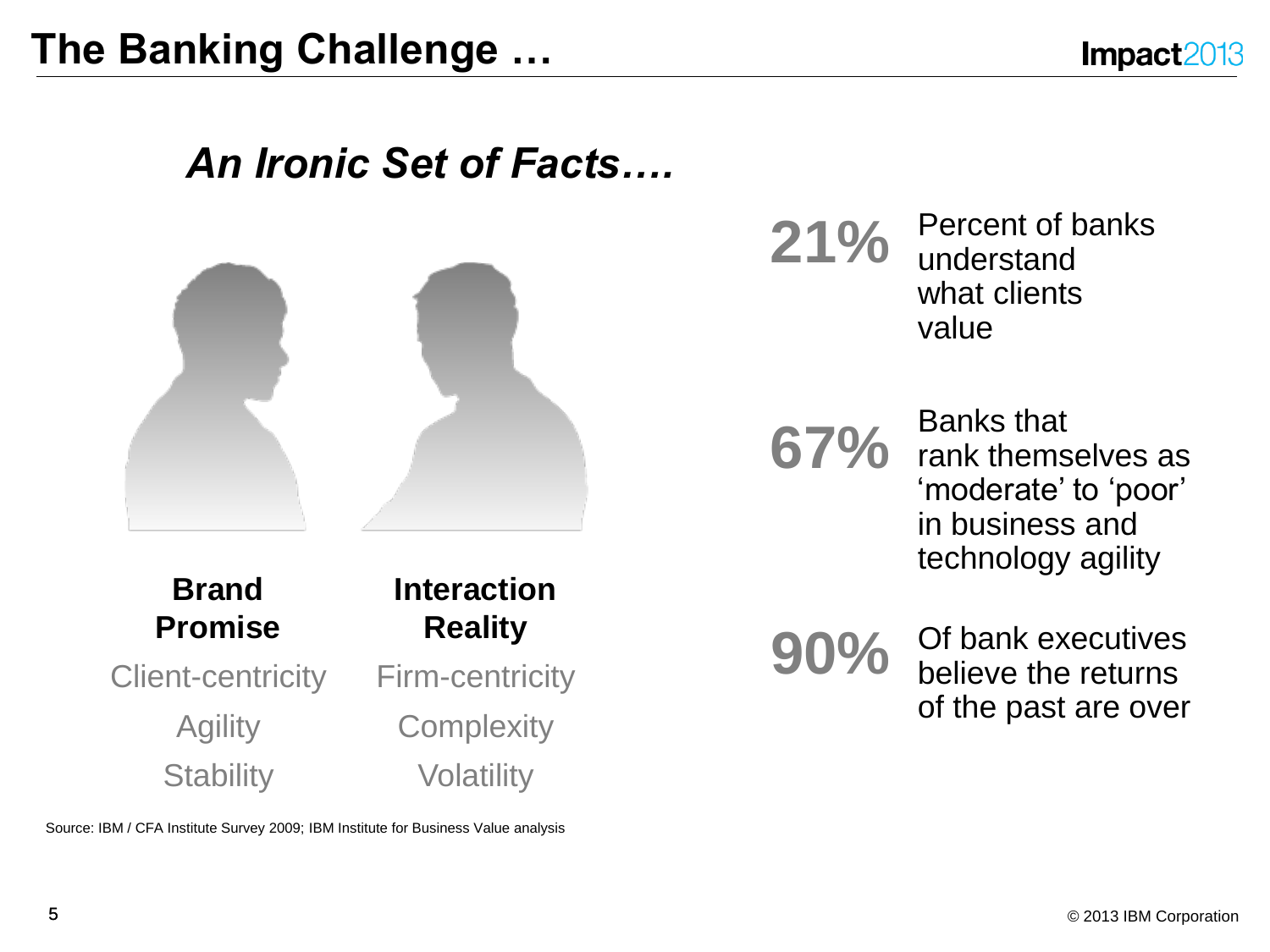

- Account Opening (AO) is a major cost item due to maintaining multiple AO systems and applications
- Heavily customized systems that make it difficult for IT to support business
- Duplication of efforts / systems increases AO costs
- Global product management is absent. Processes are line-of business specific
- Lack of enterprise-wide AO workflow results in duplication of effort across product lines and channels
- Difficulty in responding to changing market conditions with new offerings constraining growth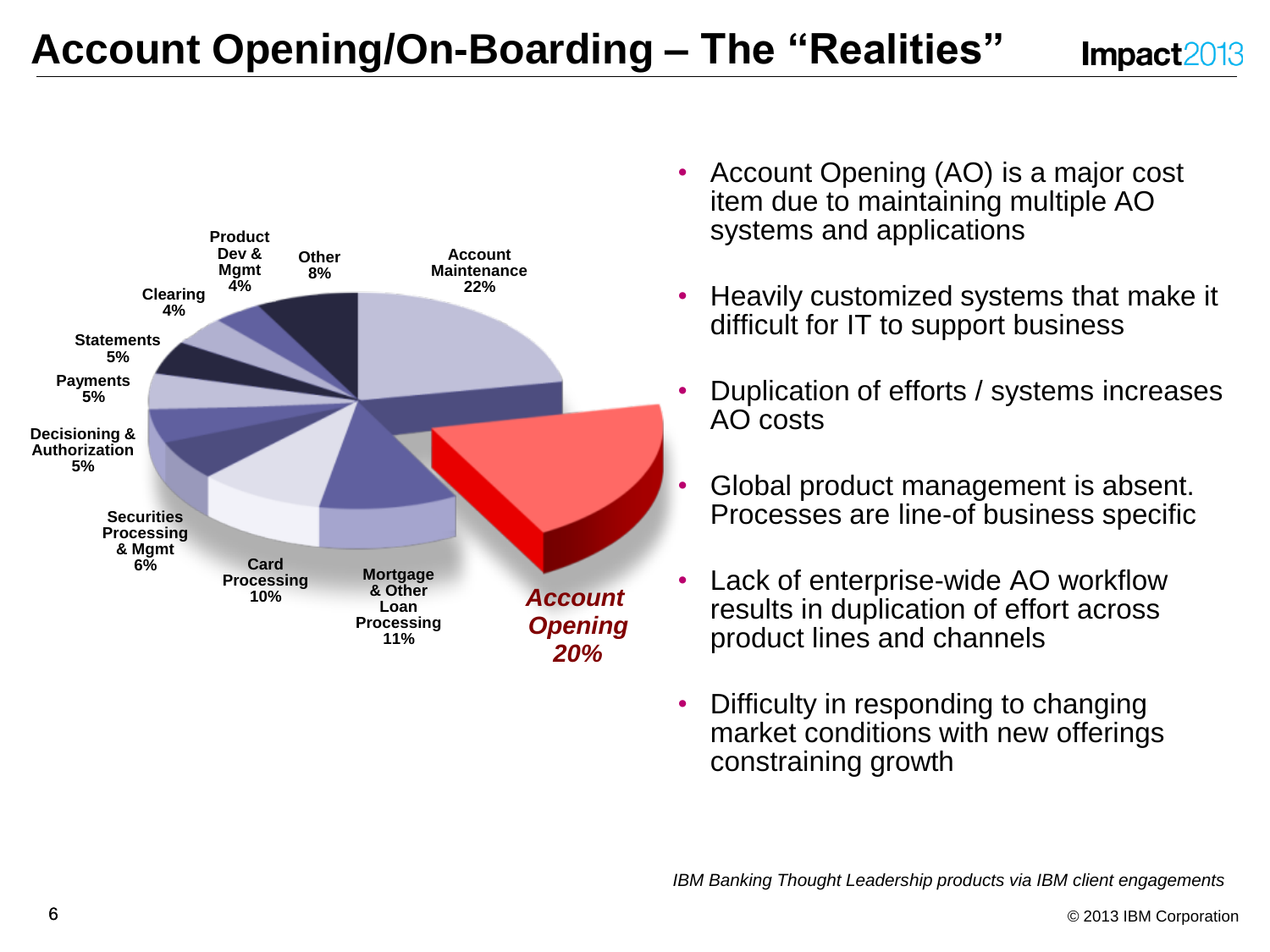### **On-Boarding Links Process and Information**

#### **1. Process Visibility**

 **Business & Performance KPI's**

 **2. Process Collaboration** 

 **Efficient tasks and communication across departments**

#### **3. Process Governance**

 **Manage change**

#### **4. Ensure information from process is accurate**

 **Check against existing records Ensure unique, accurate and complete** 

 **5. Leverage accurate information in a timely manner** 

 **Customer, Accounts, Product**

 **Avoid extra business costs and client satisfaction issues with accurate information**

#### Process requirements



### Information requirements



7 © 2013 IBM Corporation

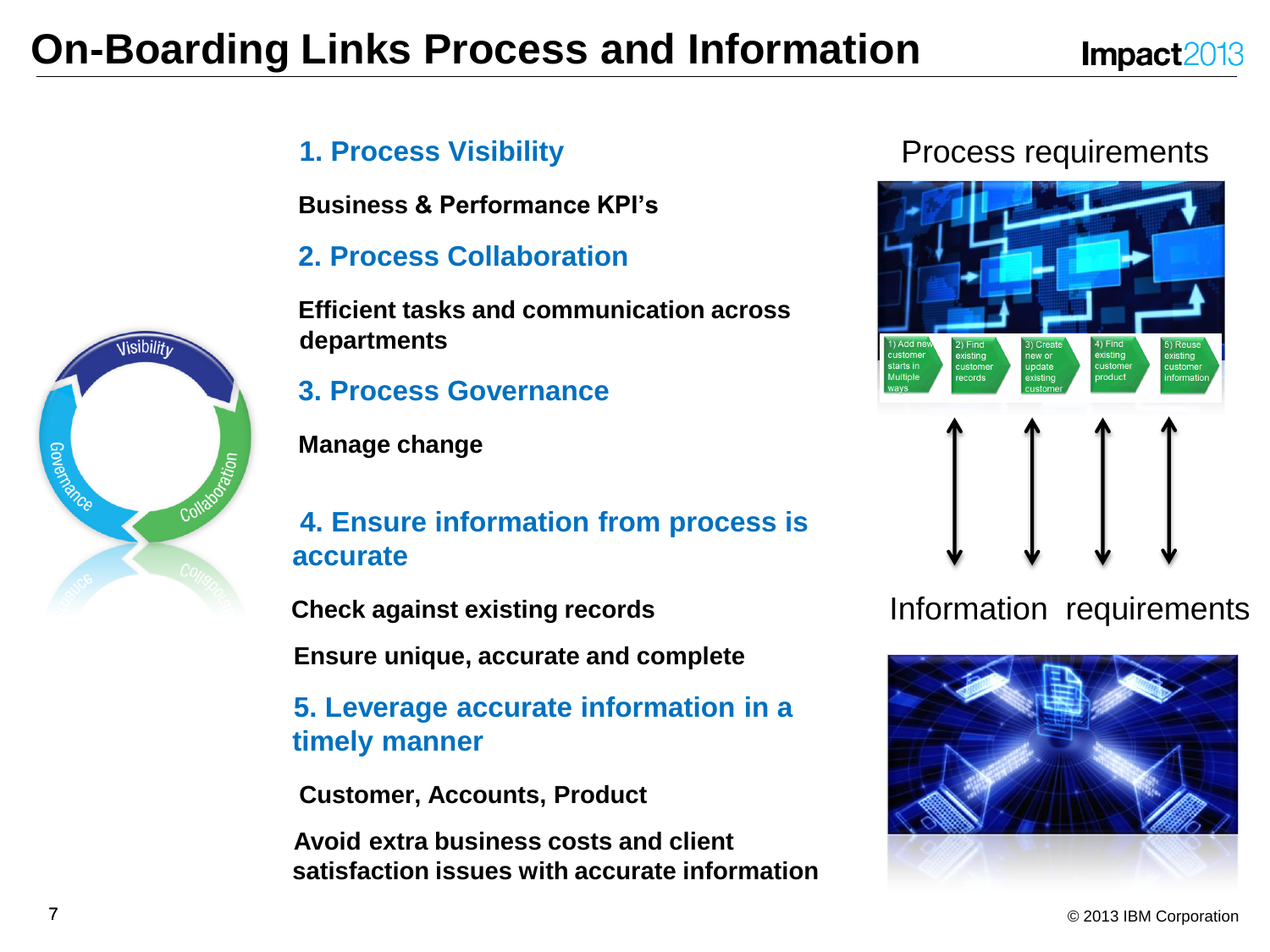

**Different processes used to identify existing customers using different channels**

**Offers not tailored to customer profile. Unsuitable products are offered**

**Difficult to initiate a transaction in one channel and continue in another**

**No global product catalog available**

**Unable to add channels easily to existing products & services**

**"As Is" Process "What if" Process**



**Single centralized view of customer, product, and account info**

**Insight into customer choices & preferences. Customization of products now available**

**Use channel of choice with consistent info. Start in one channel continue in another**

**Global, company-wide, product catalog available**

**Channels can be added quickly & easily**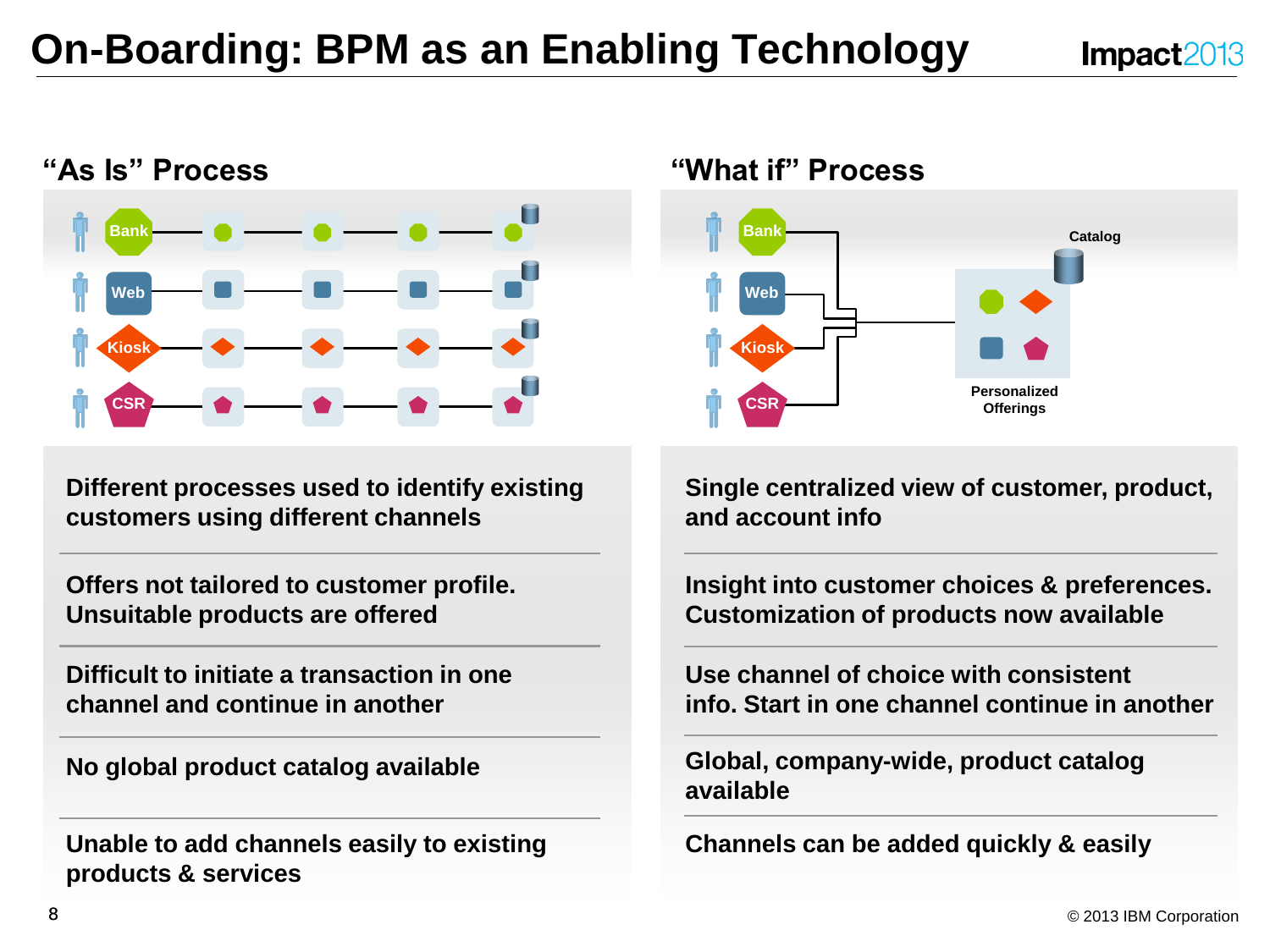### **On-Boarding : High Level Solutions Components**



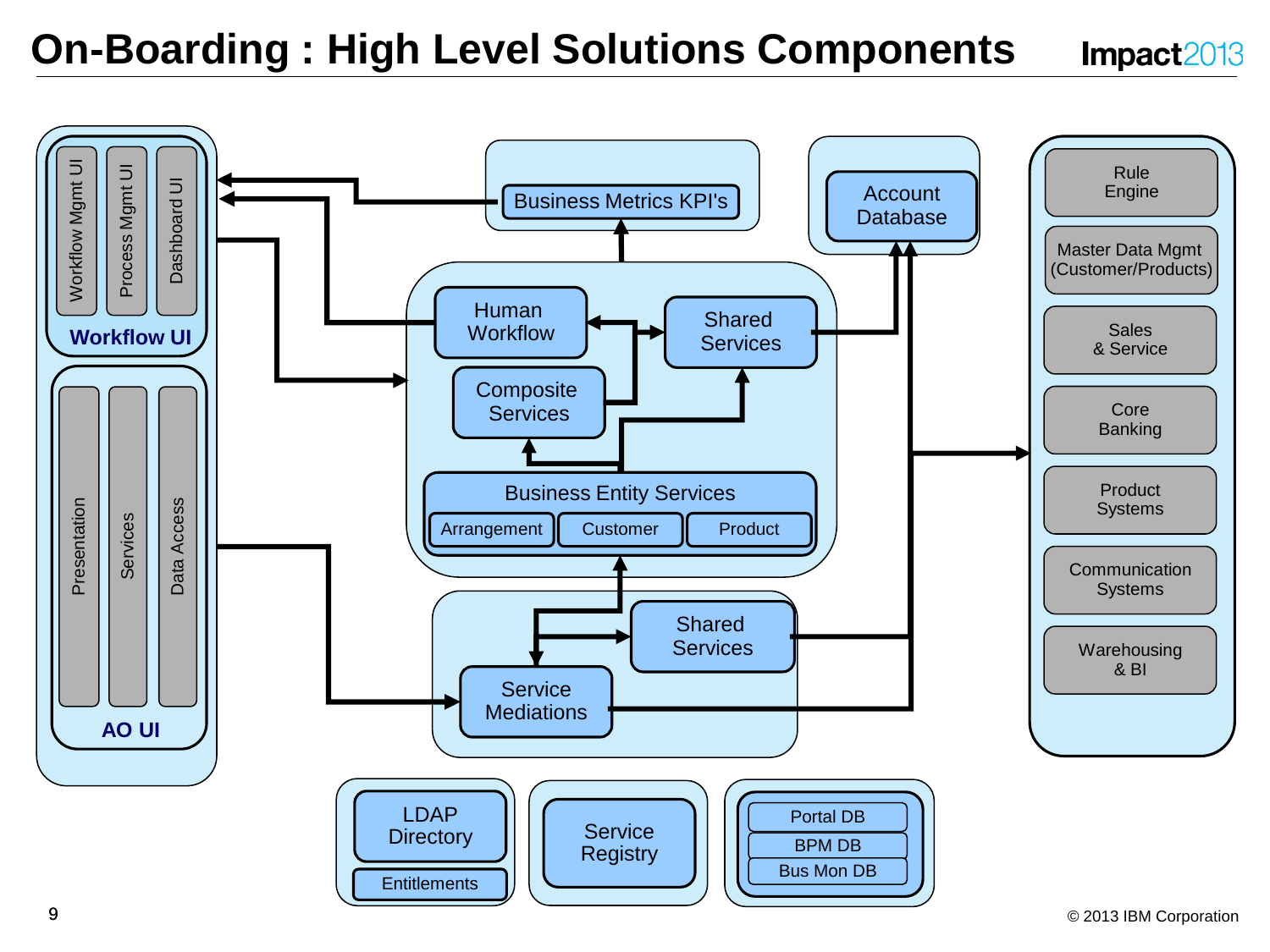Don't forget to submit your Impact session and speaker feedback!

- Your feedback is very important to us we use it to improve next year's conference
- Go to the Impact 2013 SmartSite (<http://impactsmartsite/com>):
	- ‒ Use the session ID number to locate the session
	- ‒ Click the "Take Survey" link
	- ‒ Submit your feedback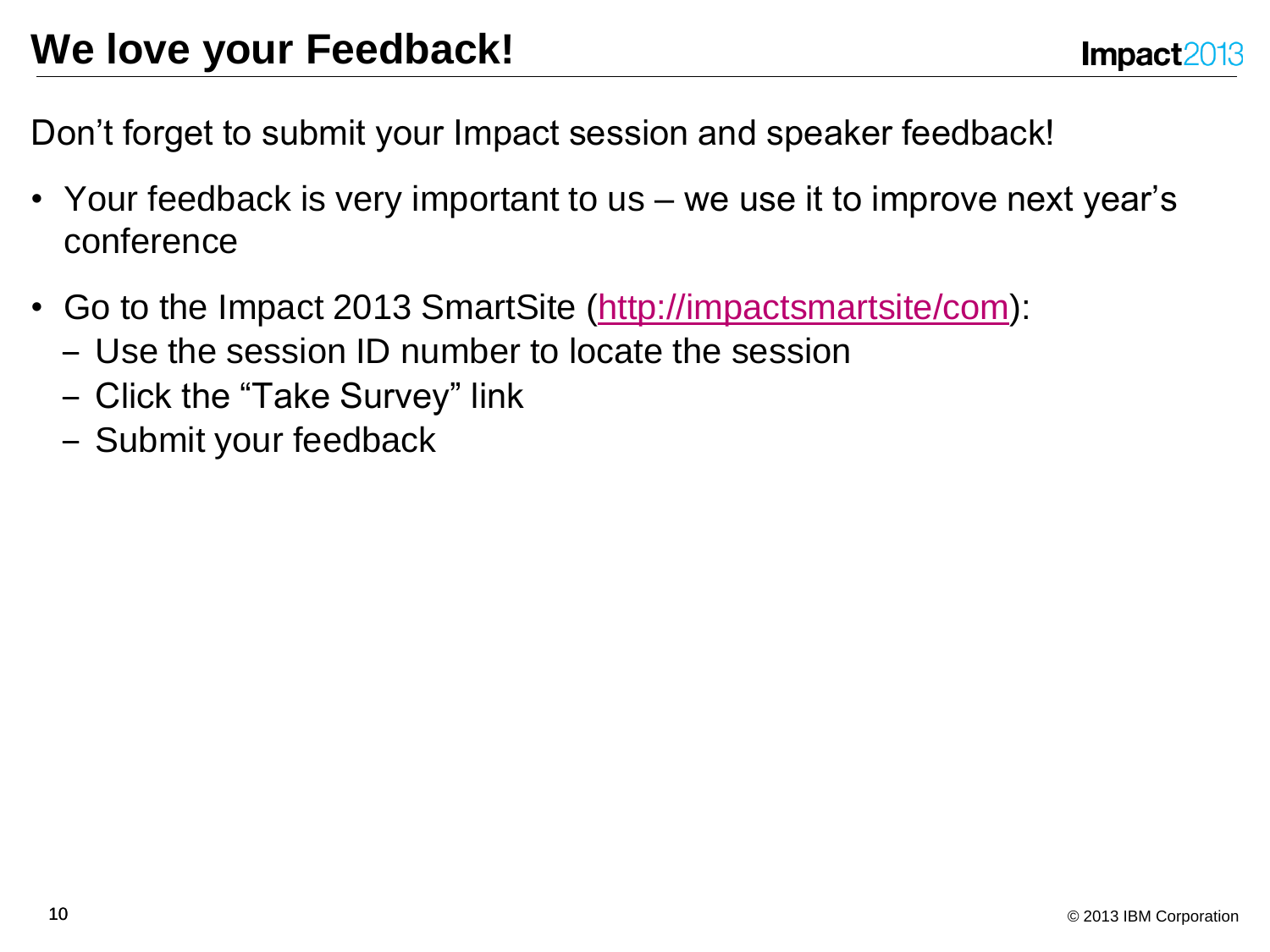|                                                                                                                                                                                                                                      | $\overline{\phantom{a}}$ , and the set of $\overline{\phantom{a}}$ |        |     |
|--------------------------------------------------------------------------------------------------------------------------------------------------------------------------------------------------------------------------------------|--------------------------------------------------------------------|--------|-----|
|                                                                                                                                                                                                                                      |                                                                    |        |     |
| <b>Contract Contract Contract Contract</b>                                                                                                                                                                                           |                                                                    |        |     |
|                                                                                                                                                                                                                                      |                                                                    |        |     |
| <b>The Common Service</b>                                                                                                                                                                                                            | _________________                                                  |        |     |
| <u> The Common Service Common Service Common Service Common Service Common Service Common Service Common Service Common Service Common Service Common Service Common Service Common Service Common Service Common Service Common</u> |                                                                    | ------ |     |
|                                                                                                                                                                                                                                      |                                                                    |        | (R) |